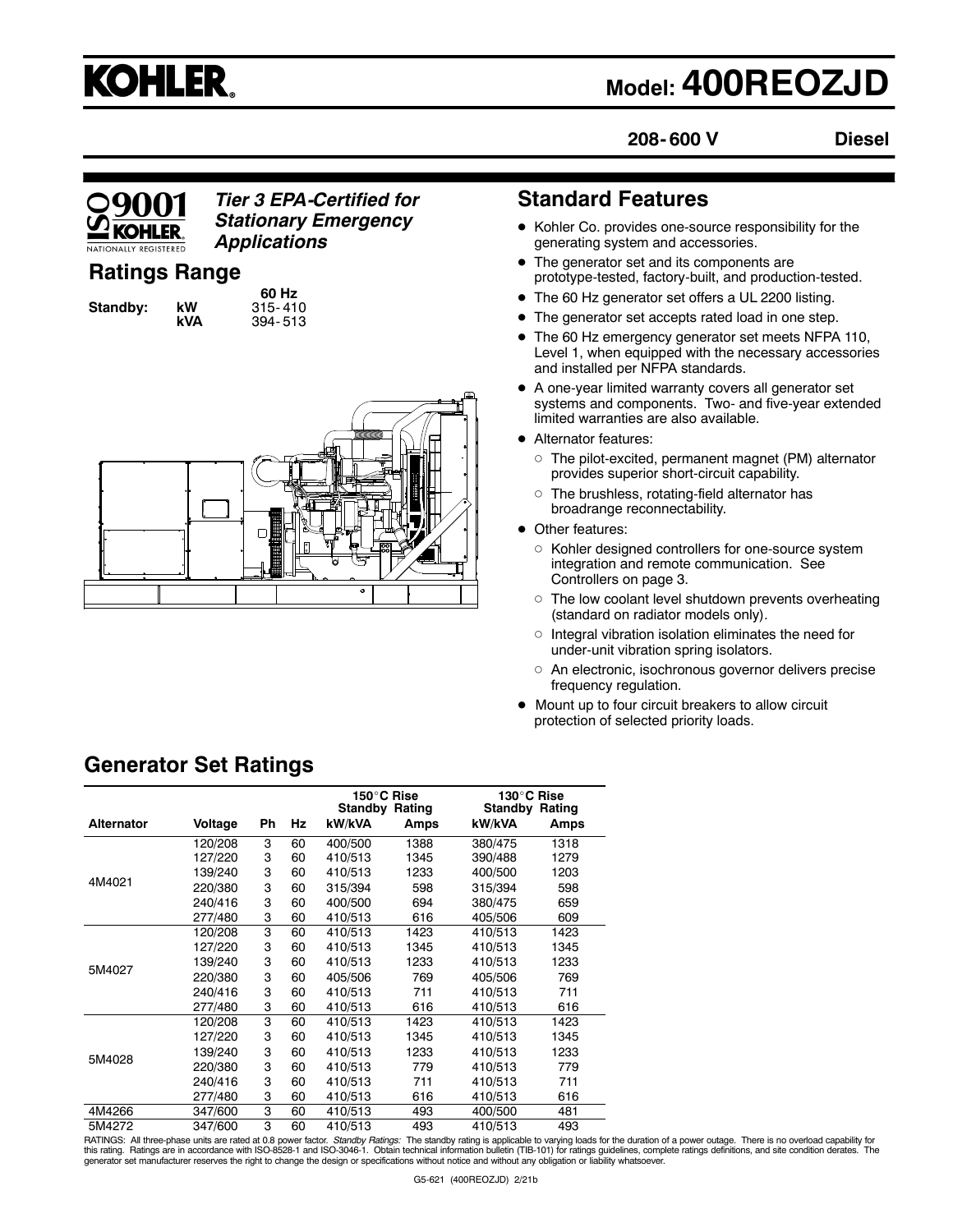## **Alternator Specifications**

| <b>Specifications</b>      |                                          | <b>Alternator</b>                              |  |
|----------------------------|------------------------------------------|------------------------------------------------|--|
| Type                       |                                          | 4-Pole, Rotating-Field                         |  |
| Exciter type               |                                          | Brushless, Permanent-<br>Magnet, Pilot Exciter |  |
| Leads: quantity, type      |                                          | 10/12, Reconnectable                           |  |
|                            |                                          | 4.600 V                                        |  |
| Voltage regulator          |                                          | Solid State, Volts/Hz                          |  |
| Insulation:                |                                          | <b>NFMA MG1</b>                                |  |
| Material                   |                                          | Class H, Synthetic,<br>Nonhygroscopic          |  |
| Temperature rise           |                                          | 130°C, 150°C Standby                           |  |
| Bearing: quantity, type    |                                          | 1, Sealed                                      |  |
| Coupling                   |                                          | Flexible Disc                                  |  |
| Amortisseur windings       |                                          | Full                                           |  |
| Rotor balancing            |                                          | 125%                                           |  |
|                            | Voltage regulation, no-load to full-load | <b>Controller Dependent</b>                    |  |
| One-step load acceptance   |                                          | 100% of Rating                                 |  |
| Unbalanced load capability |                                          | 100% of Rated Standby<br>Current               |  |
| Peak motor starting kVA:   |                                          | (35% dip for voltages below)                   |  |
| 480 V                      | 4M4021 (12 lead)                         | 1725                                           |  |
| 480 V                      | 5M4027 (12 lead)                         | 2200                                           |  |
| 480 V                      | 5M4028 (10 lead)                         | 2550                                           |  |
| 600 V                      | 4M4266 (4 lead)                          | 1300                                           |  |
| 600 V                      | 5M4272 (4 lead)                          | 1750                                           |  |

**Engine**

kPa (in. Hg)

- NEMA MG1, IEEE, and ANSI standards compliance for temperature rise and motor starting.
- Sustained short-circuit current of up to 300% of the rated current for up to 10 seconds.
- Sustained short-circuit current enabling downstream circuit breakers to trip without collapsing the alternator field.
- Self-ventilated and dripproof construction.
- Superior voltage waveform from a two-thirds pitch stator and skewed rotor.
- $\bullet$  Brushless alternator with brushless pilot exciter for excellent load response.

#### **Engine Specifications** Engine manufacturer and a series of the John Deere Engine model 6135HFG84A Engine type **6.2 Community** 4-Cycle, Turbocharged, Charge Air-Cooled Cylinder arrangement 6, Inline Displacement, L (cu. in.) 13.5 (824) Bore and stroke, mm (in.) 132 x 165 (5.2 x 6.5) Compression ratio 16.0:1 Piston speed, m/min. (ft./min.) 594 (1950) Main bearings: quantity, type 7, Replaceable Insert Rated rpm 1800 Max. power at rated rpm, kWm (BHP) 460 (617) Crankshaft material **Forged Steel** Valve material Intake/Exhaust Nickel-Chromium Head Chromium-Silicone Stem Governor: type, make/model JDEC Electronic L15 Frequency regulation, no-load to full-load Isochronous Frequency regulation, steady state  $\pm 0.25\%$ Frequency **Fixed** Air cleaner type, all models Dry **Exhaust Exhaust System** Exhaust manifold type Dry Exhaust flow at rated kW,  $m^3/m$ in. (cfm)  $74$  (2606) Exhaust temperature at rated kW, dry exhaust,  $^{\circ}C$  ( $^{\circ}F$ ) 527 (981) Maximum allowable back pressure, Min. 4 (1.2) **Engine Electrical System** Battery charging alternator: amps (CCA): **Fuel Fuel System** Fuel filter **Lubrication Lubricating System**

Max. 7.5 (2.2)

Engine exhaust outlet size, mm (in.) See ADV drawing

# **Application Data**

#### **Engine Electrical**

| <b>Engine Electrical System</b>                   |          |
|---------------------------------------------------|----------|
| Battery charging alternator:                      |          |
| Ground (negative/positive)                        | Negative |
| Volts (DC)                                        | 24       |
| Ampere rating                                     | 60       |
| Starter motor rated voltage (DC)                  | 24       |
| Battery, recommended cold cranking<br>amps (CCA): |          |
| Qty., CCA rating each                             | Two. 925 |
| Battery voltage (DC)                              | 12       |
| Fuel                                              |          |
| <b>Fuel System</b>                                |          |

| ו שטו טעשווי                               |                            |
|--------------------------------------------|----------------------------|
| Fuel supply line, min. ID, mm (in.)        | 13 (0.50)                  |
| Fuel return line, min. ID, mm (in.)        | 10 (0.38)                  |
| Max. lift, fuel pump: type, m (ft.)        | Electronic 2.1 (6.8)       |
| Max. fuel flow, Lph (gph)                  | 191.3 (50.5)               |
| Max. return line restriction, kPa (in. Hg) | 35(10.3)                   |
| Fuel prime pump                            | Flectronic                 |
| Fuel filter                                |                            |
| Secondary                                  | 2 Microns @ 98% Efficiency |
| Primary                                    | 10 Microns                 |
| <b>Water Separator</b>                     | Yes                        |
| Recommended fuel                           | #2 Diesel                  |
|                                            |                            |

| <b>Lubricating System</b>                                         |                      |  |
|-------------------------------------------------------------------|----------------------|--|
| Type                                                              | <b>Full Pressure</b> |  |
| Oil pan capacity, L (qt.) $\S$                                    | 40.0 (42.3)          |  |
| Oil pan capacity with filter, L (qt.) $\S$                        | 42.0 (44.4)          |  |
| Oil filter: quantity, type $\S$                                   | 1, Cartridge         |  |
| Oil cooler                                                        | Water-Cooled         |  |
| ş<br>Kohler recommends the use of Kohler Genuine oil and filters. |                      |  |

G5-621 (400REOZJD) 2/21b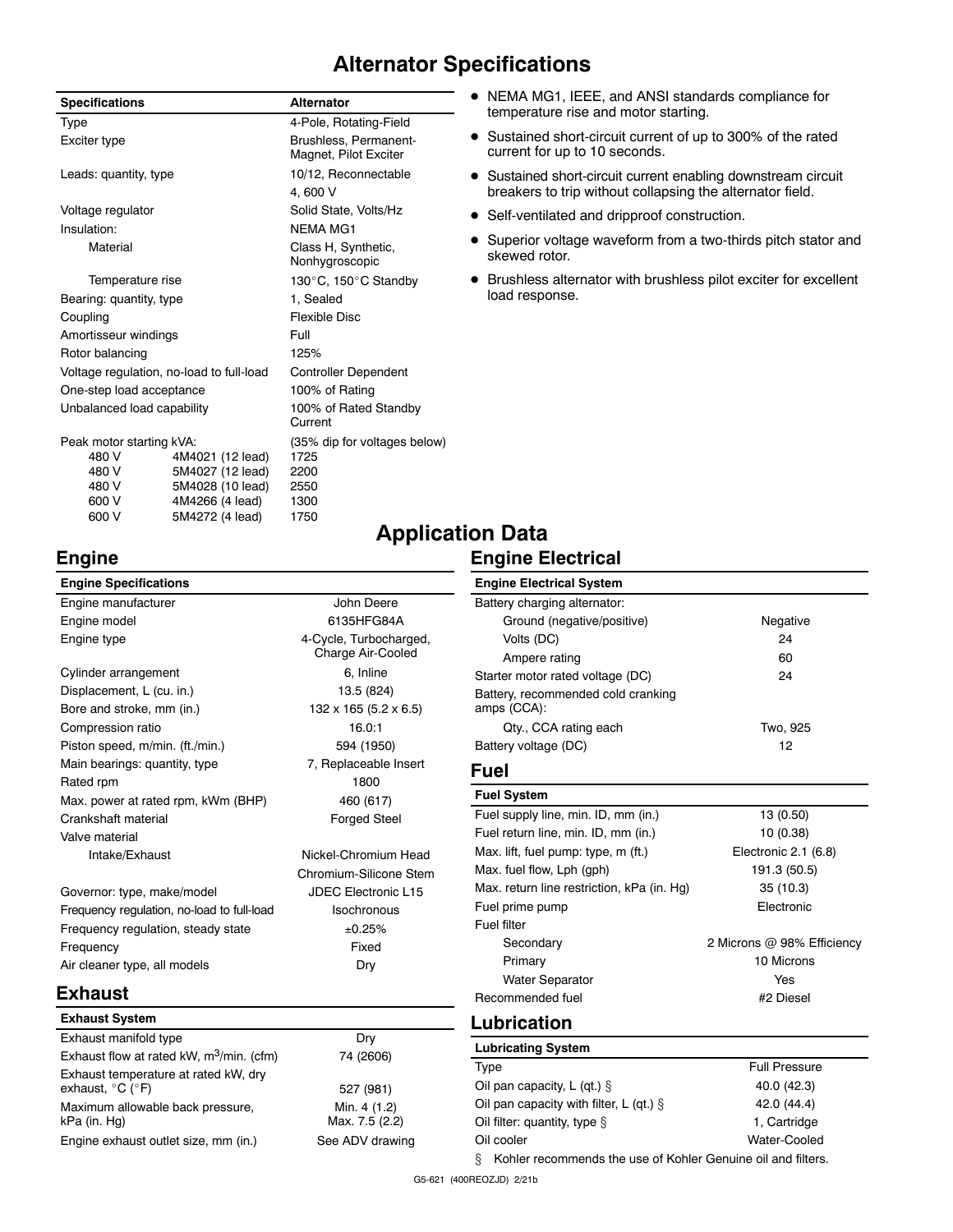## **Application Data**

### **Cooling**

| <b>Radiator System</b>                                                                       |             |
|----------------------------------------------------------------------------------------------|-------------|
| Ambient temperature, °C (°F)*                                                                | 50 (122)    |
| Engine jacket water capacity, L (gal.)                                                       | 18 (4.8)    |
| Radiator system capacity, including<br>engine, L (gal.)                                      | 67.2 (17.8) |
| Engine jacket water flow, Lpm (gpm)                                                          | 400 (106)   |
| Heat rejected to cooling water at rated<br>kW, dry exhaust, kW (Btu/min.)                    | 208 (11839) |
| Heat rejected to air charge cooler at<br>rated kW, dry exhaust, kW (Btu/min.)                | 94 (5350)   |
| Water pump type                                                                              | Centrifugal |
| Fan diameter, including blades, mm (in.)                                                     | 965 (38)    |
| Fan, kWm (HP)                                                                                | 18 (24)     |
| Max. restriction of cooling air, intake and<br>discharge side of radiator, kPa (in. $H_2O$ ) | 0.125(0.5)  |

Enclosure with internal silencer reduces ambient temperature capability by  $5^{\circ}$ C (9 $^{\circ}$ F).

## **Operation Requirements**

| <b>Air Requirements</b>                                                                                                                                                                        |             |
|------------------------------------------------------------------------------------------------------------------------------------------------------------------------------------------------|-------------|
| Radiator-cooled cooling air,<br>m <sup>3</sup> /min. (scfm)†                                                                                                                                   | 435 (15400) |
| Cooling air required for generator set<br>when equipped with city water cooling or<br>remote radiator, based on $14^{\circ}$ C (25 $^{\circ}$ F)<br>rise, m <sup>3</sup> /min. (cfm) $\dagger$ | 297 (10500) |
| Combustion air, m <sup>3</sup> /min. (cfm)                                                                                                                                                     | 28 (996)    |
| Heat rejected to ambient air:                                                                                                                                                                  |             |
| Engine, kW (Btu/min.)                                                                                                                                                                          | 43 (2448)   |
| Alternator, kW (Btu/min.)                                                                                                                                                                      | 40 (2277)   |
| † Air density = 1.20 kg/m <sup>3</sup> (0.075 lbm/ft <sup>3</sup> )                                                                                                                            |             |

#### **Fuel Consumption**

| Diesel, Lph (gph) at % load | <b>Standby Rating</b> |
|-----------------------------|-----------------------|
| 100%                        | 116.9 (30.9)          |
| 75%                         | 90.9(24.0)            |
| 50%                         | 63.8 (16.8)           |
| 25%                         | $34.2$ (9.0)          |
|                             |                       |

## **Controllers**



#### **APM402 Controller**

Provides advanced control, system monitoring, and system diagnostics for optimum performance and compatibility.

- $\bullet$  Digital display and menu control provide easy local data access
- $\bullet$  Measurements are selectable in metric or English units
- Remote communication thru a PC via network or serial configuration
- $\bullet$  Controller supports Modbus<sup>®</sup> protocol
- $\bullet$  Integrated hybrid voltage regulator with  $\pm 0.5\%$  regulation
- $\bullet$  Built-in alternator thermal overload protection
- NFPA 110 Level 1 capability

Refer to G6-161 for additional controller features and accessories.



#### **APM603 Controller**

Provides advanced control, system monitoring, and system diagnostics for optimum performance and compatibility.

- 7-inch graphic display with touch screen and menu control provides easy local data access
- $\bullet$  Measurements are selectable in metric or English units
- Paralleling capability to control up to 8 generators on an isolated bus with first-on logic, synchronizer, kW and kVAR load sharing, and protective relays

Note: Parallel with other APM603 controllers only

- **•** Generator management to turn paralleled generators off and on as required by load demand
- $\bullet$  Load management to connect and disconnect loads as required  $\bullet$  Controller supports Modbus® RTU, Modbus® TCP, SNMP
- and BACnet<sup>®</sup>
- $\bullet$  Integrated voltage regulator with  $\pm 0.25\%$  regulation
- $\bullet$  Built-in alternator thermal overload protection
- UL-listed overcurrent protective device
- NFPA 110 Level 1 capability

Refer to G6-162 for additional controller features and accessories.



#### **Decision-Maker<sup>®</sup> 6000 Paralleling Controller**

Provides advanced control, system monitoring, and system diagnostics with remote monitoring capabilities for paralleling multiple generator sets.

- Paralleling capability to control up to 8 generators on an isolated bus with first-on logic, synchronizer, kW and kVAR load sharing, and protective relays
- Note: Parallel with other Decision-Maker® 6000 controllers only
- Digital display and keypad provide easy local data access
- Measurements are selectable in metric or English units • Remote communication thru a PC via network or
- modem configuration
- Controller supports Modbus<sup>®</sup> protocol
- $\bullet$  Integrated voltage regulator with  $\pm 0.25\%$  regulation
- $\bullet$  Built-in alternator thermal overload protection
- NFPA 110 Level 1 capability
- Refer to G6-107 for additional controller features and accessories.

Modbus<sup>®</sup> is a registered trademark of Schneider Electric.

BACnet<sup>®</sup> is a registered trademark of ASHRAE.